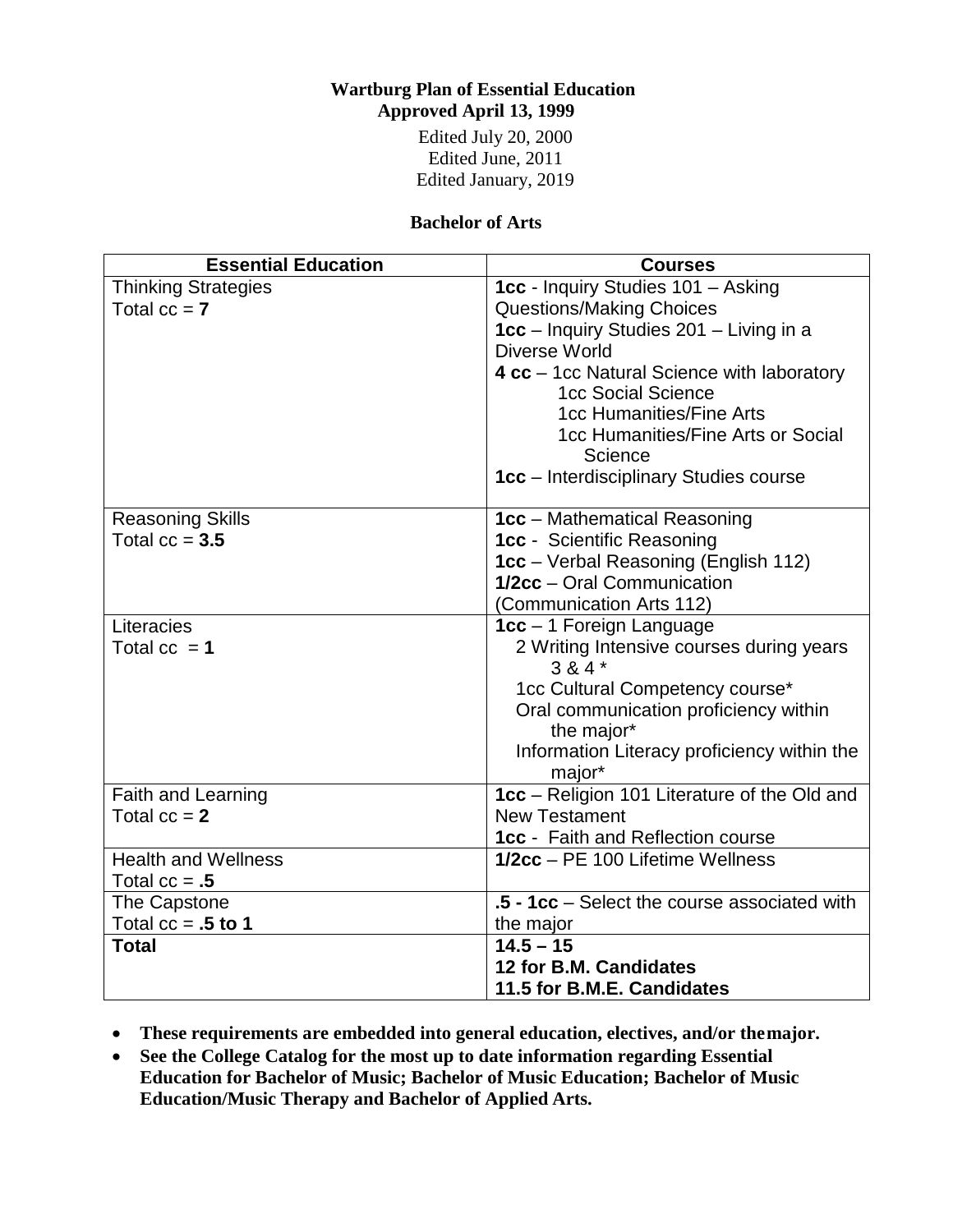#### **Guidelines for the Wartburg Plan of Essential Education Approved September 23, 1999**

Edited July 20, 2000 Edited June, 2011 Edited January, 2019

### **IS 101**: **Asking Questions, Making Choices (1 cc, writing intensive, co-requisite EN 111)**

This first-year course develops students' critical inquiry and communication skills as they take responsibility for their education and actions within the context of becoming Wartburg liberally educated persons*.* Must be completed during the first year.

### **Student Learning Outcomes**

- 1. Students will describe and reflect critically on the primary characteristics of a liberally educated person (CLO#1)
- 2. Students will demonstrate information literacy skills by designing and performing search strategies, gathering and using appropriate information and materials for projects and assignments, and effectively evaluating the quality of information sources (CLO #1)
- 3. Students will demonstrate critical inquiry through the ability to identify and explain the thesis of a text and to identify and evaluate evidence supporting the thesis (CLO#2)
- 4. Students will demonstrate responsibility for their education and actions by articulating educational and professional goals and developing ethical strategies for realizing those goals (CLO#4)
- 5. Students will communicate effectively through varying modes, such as civil discourse, small group interactions, and various kinds of writing and composition (CLO#5)

### **Course Criteria**

- 1. At least 50% of the course material and time spent on it is common across all sections and consistent with the common goals and outcomes of the course.
- 2. Individual/team-generated content connects to the common goals andoutcomes.
- 3. Course content draws from a variety of disciplines, preferably across all three knowledge domains.
- 4. Course material includes primary sources.
- 5. The course is writing intensive.
- 6. Student workload and assessment of performance is comparable from one section toanother.
- 7. Section limit is 25.

### **IS 201**: **Living in a Diverse World: individual section subtitle (1 cc, writing intensive, prerequisite: IS 101)**

This course expands students' critical inquiry and communication abilities as they recognizethe challenges and opportunities of living in a diverse world and connect this "widened view of the world" to liberal learning. Must be completed during the secondyear.

### **Student Learning Outcomes**

- 1. Students will demonstrate critical inquiry through the ability to identify and explain the thesis of a text (e.g., readings, films, presentations, performances, lectures, recordings, etc.) and to identify and evaluate evidence supporting the thesis (CLO#2)
- 2. Students will demonstrate information literacy skills by
	- a. designing and performing search strategies.
	- b. gathering and using appropriate information and materials for projects and/or assignments.
	- c. effectively evaluating the quality of information sources (CLO#1)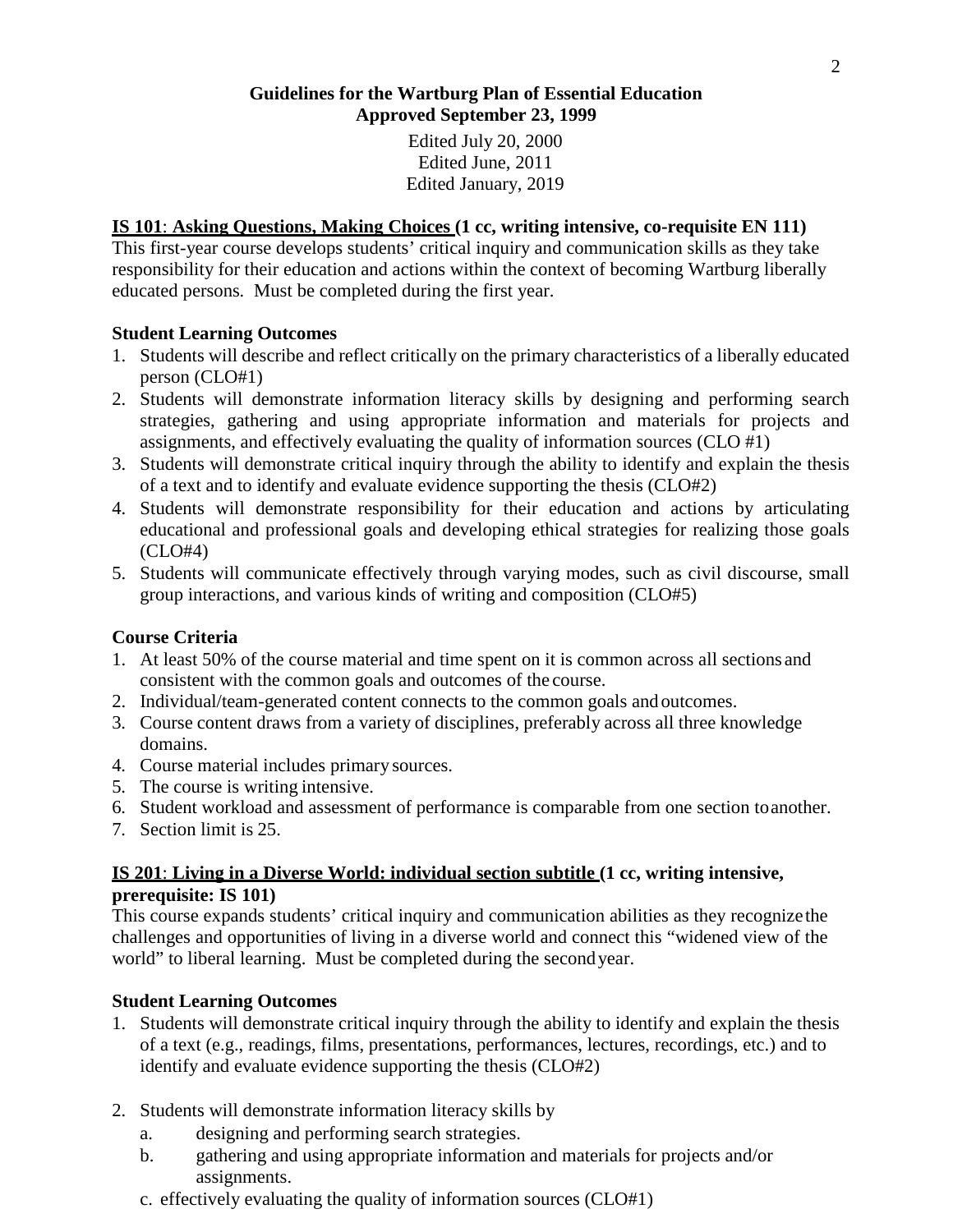- 3. Students will communicate effectively through varying modes, such as civil discourse, small group interactions, and/or various kinds of writing and composition (CLO#5)
- 4. Students will articulate, using terms and concepts specific to the course, the broad and various ways in which they are shaped by a diversity of cultural elements (through a paper, reflection, presentation, performance, poster, etc.) (CLO#1)
- 5. Students will demonstrate basic cultural competence skills (i.e., awareness of the nonuniversality of cultural patterns and assumptions; and use of language and approaches that are respectful and inclusive) through a summative assignment (paper, in-class essay, presentation, project, poster, etc.) (CLO#6)

### **Course Criteria**

- 1. All sections are consistent with the common goals and outcomes of the course.
- 2. All sections include a component that addresses basic issues of humandiversity.
- 3. Course content draws from a variety of disciplines, preferably across all three knowledge domains.
- 4. Course material draws heavily from primarysources and works.
- 5. The course is writing intensive.
- 6. Student workload and assessment of performance is comparable from one section toanother.
- 7. Section limit is 25.

### **Faith and Reflection (2cc, one of which must be RE 101 Literature of the Old and New Testaments; one must be taken in years 1 & 2, and the other must be taken in years 3 & 4)**

As a college of the Church in the Lutheran tradition, Wartburg is committed to fostering critical reflection on faith, values, and questions of ultimate significance and to helping students to integrate their religious and/or philosophical viewpoints with the rest of their learning. The purpose of this segment of the Wartburg Plan is to provide students with the fundamental knowledge and patterns of thought necessary to accomplish these goals.

# **RE 101 Student Learning Outcomes:**

- 1. Students will analyze the contents of the Old and New Testament writings in relation to the historical contexts in which they emerged (CLO#1)
- 2. Students will apply a basic knowledge of standard biblical overview sources and their relevance and usefulness to biblical interpretation and analysis (CLO#2)
- 3. Students will examine the significance of biblical texts on contemporary life and how biblical texts may inform their own quest for meaning in the world (CLO#2)
- 4. Students will explain the formative influences of the biblical tradition(s) upon western civilization (CLO#4)
- 5. Students will examine the significance of biblical texts on contemporary life and how biblical texts may inform their own quest for meaning in the world (CLO#5)

# **Second Faith and Reflection course outcomes:**

- 1. Students will be able to describe how religious, theological and/or philosophical traditions have addressed questions of ultimate significance, meaning or worth in human experience (CLO#2)
- 2. Students will construct an ethical response in an area of personal and social responsibility (CLO#4)
- 3. Students will define their own religious and/or philosophical values and engage in constructive dialogue with others whose values may differ (CLO#6)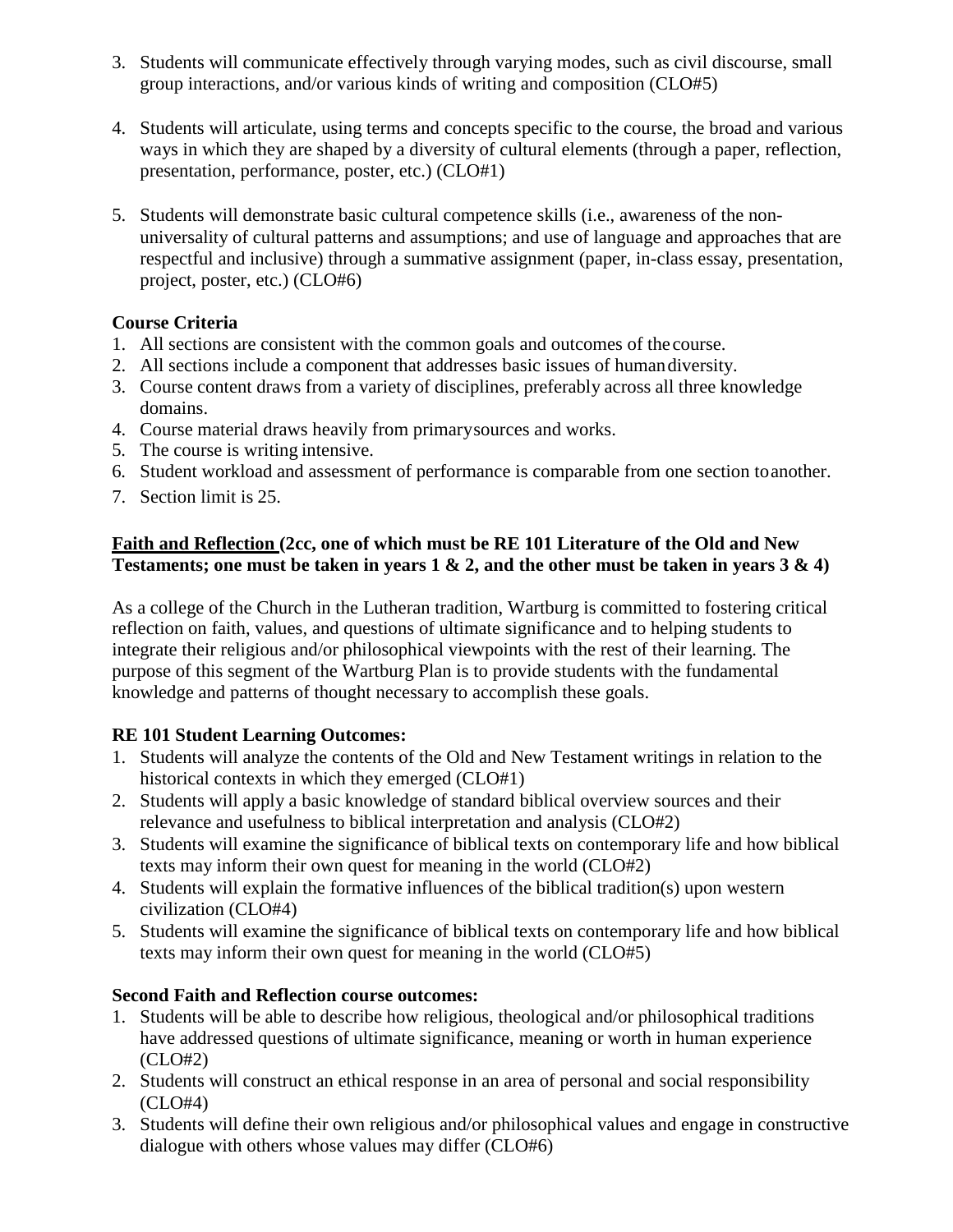### **Lifetime Wellness (.5 cc)**

Lifetime Wellness courses will enable students to develop a concept of total health and fitness based on a student's individual ability and capacity. The experiences in this course will give students the tools necessary to implement a plan for developing and maintaining positive lifelong wellness habits.

### **Student Learning Outcome**

1. Student will develop a plan for maintaining positive lifelong wellness habits (**CLO1)**

# **Verbal Reasoning Courses (1.5 cc)**

All students will take EN 112 Intermediate Composition (1 cc) and COM 112 Oral Communication (.5 cc). English 112 is a pre- or co-requisite to the .5 credit course because many of the organizational patterns used to present information exist in both spoken and written communication.

# **Common Student Learning Outcomes for Verbal Reasoning Courses**

- 1. Students will use a clear organizational framework (CLO#2 & 5)
- 2. Students will construct clear and logical arguments devoid of fallacious reasoning (CLO#2 & 5)
- 3. Students will research and use sound evidentiary support (CLO#2  $\&$  5)

# **Student Learning Outcomes for EN 112 (1 cc)**

1. Students will locate, evaluate, and use information from a variety of resources and employ at least one conventional style of documentation (CLO#2 & 5)

# **Student Learning Outcomes for COM 112 (.5 cc)**

1. Students will effectively construct and use presentational aids (CLO#2 & 5)

# **Mathematical Reasoning (1 cc)**

Mathematical Reasoning refers to the ability to transform elements of a problem or argument into a defined system of numerical or conceptual equivalents which are then manipulated in accordance with a set of principles or rules of mathematical or logical operation. MA 90 competency is a prerequisite for any Mathematical Reasoning course.

### **Student Learning Outcomes**

- 1. Students will reason and solve problems using a system of numeric or symbolic concepts as encountered in the fields of mathematics, computer science, or logic (CLO#1)
- 2. Students will recognize errors, fallacies, or distortions in the presentation of logical arguments, problem solutions, or displays of quantitative information (CLO#1)
- 3. Students will apply the principles and skills of mathematical reasoning to generate a solution (or solutions) to real-world problems (CLO#1)

# **Scientific Reasoning (1 cc with lab)**

Wartburg College believes that an understanding of the scientific process is crucial in a technological age. The purpose of this requirement is to help students to understand that science, while dealing with objective observation, is shaped by the subjective judgments of its practitioners.

# **Goals**

- 1. Students will read, interpret, critically examine, and apply information pertaining to scientific research, models, and theories.
- 2. Students will recognize the difference between scientifically supportable arguments and those grounded solely in opinion.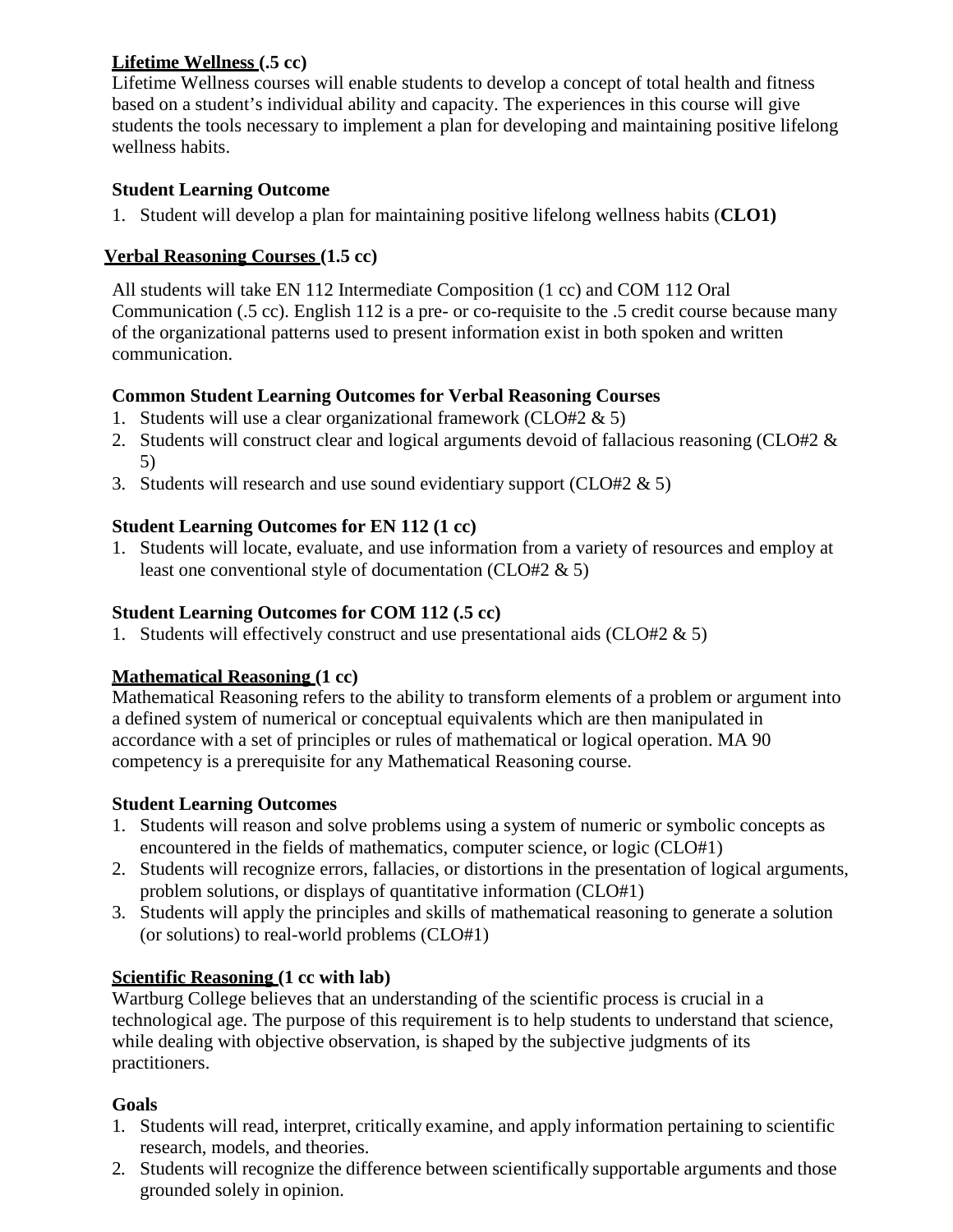- 3. Students will perform experiments and/or make observations and draw quantifiable conclusions.
- 4. Students will describe and use some of the various theoretical and observational methodologies that are unique to science.

The goals of this requirement are met by completing a Science Reasoning course and an Interconnected science course, both must have a laboratory component.

### **Foreign Language (Intercultural Understanding) (1 cc)**

The study of a foreign language provides a valuable skill in an increasingly interconnected world, and it fosters insight and sensitivity to concepts, issues, practices and events which areembedded in different cultures. Foreign language study complements the Plan's focus on diversity in IS 201 and Cultural Competency Across the Curriculum.

### **Goal**

1. Students will better understand a culture other than their own through the study of a foreign language.

### **Outcomes**

- Students will demonstrate a minimum proficiency in a foreign language equal to one termof introductory study at the college level.
- Students with previous language instruction will advance to a higher level of comprehension, speaking, and writing.
- Students will be able to identify the relationship that exists between the development of a particular culture and itslanguage.

### **Course Criteria**

- 1. The course includes the reading, writing, speaking and comprehension of a foreign language.
- 2. The course incorporates elements of the culture(s) in which the language isspoken.

# **Option A**

Students may meet the foreign language requirement by AP or CLEP credit (standard Wartburg policy applies), but it cannot be met simply by taking a certain number of years of foreign language in high school.

# **Option B**

Students will be placed in an appropriate level of language study based upon their high school transcripts. If continuing in the same language, students must enroll in the assigned level or receive special permission from a foreign language instructor. A student may also fulfill the requirement by beginning a new language at the introductory level.

# **Interconnected Courses (4 cc)**

Interconnected Courses (IC's) are designed to follow the Inquiry Studies (IS) courses and to continue the development of students' understanding of the fundamental assumptions and methods used by scholars throughout the curriculum. IC courses emphasize the connections and contrasts among disciplines and within the liberal arts. Requirements include:

- 1 cc Natural Science with lab
- 1 cc Social Science
- 1 cc Humanities/Fine Arts
- 1 cc Humanities/Fine Arts or Social Science

A course approved as satisfying the IC requirement cannot be used to meet another Essential Education requirement, except for the "Across the Curriculum" components.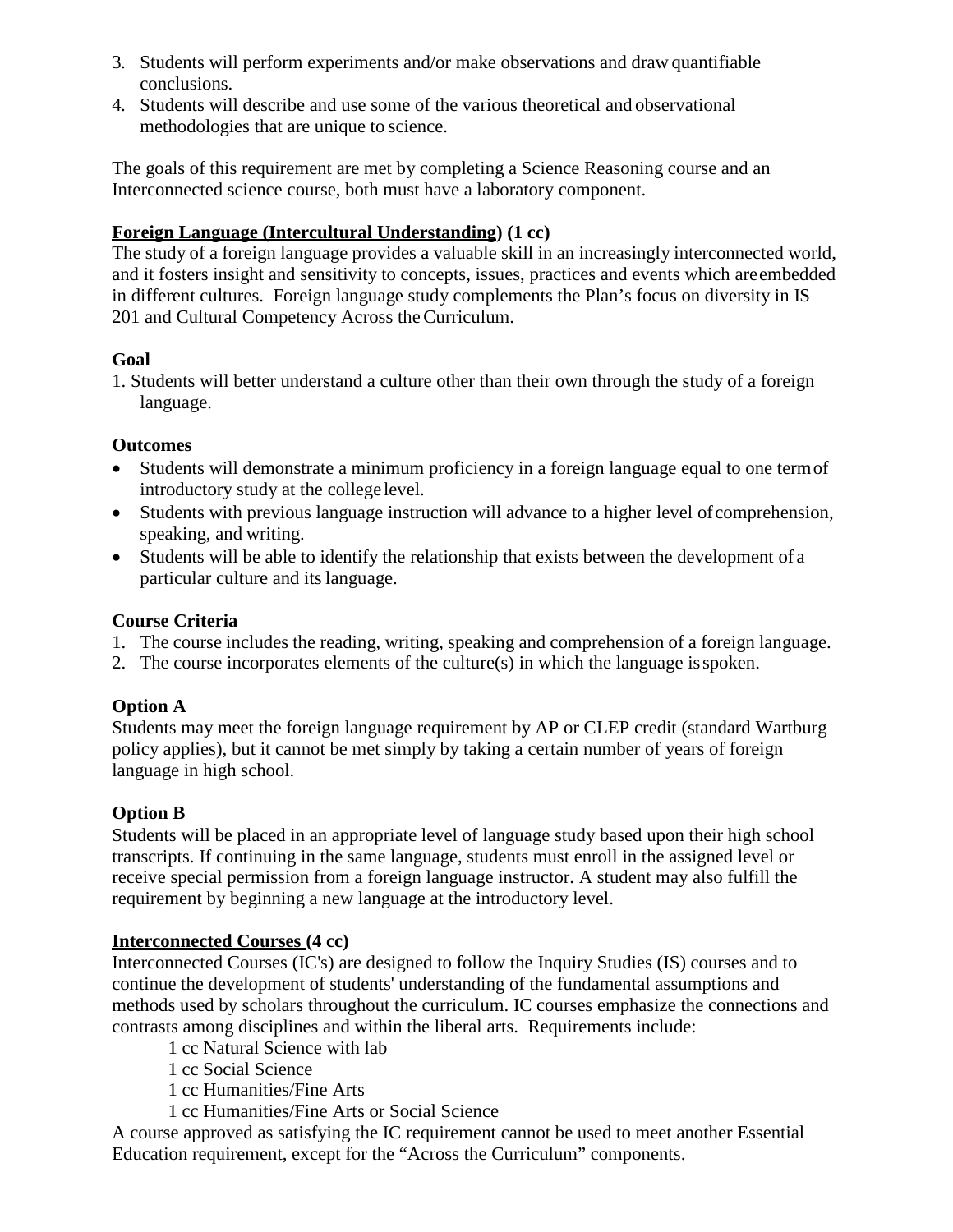#### **Goals**

- 1. Students will broaden their education by sampling courses from diverse disciplines.
- 2. Students will develop an appreciation for the disciplines of the liberal arts through a greater understanding of their interdependence.

### **Outcomes**

- Students will analyze common concepts, content, processes, and resources in two orthree disciplines.
- Students will demonstrate understanding of the connections and contrasts between two or more disciplines.
- Students will analyze underlying assumptions in the disciplines beingstudied.

### **Course Criteria**

- 1. Courses will contain common concepts, content, processes, and resources in two orthree disciplines.
- 2. At least 1/14 or at least one week of the course time will be spent on the link.
- 3. Links from one IC course are limited to no more than 3 other courses.
- 4. Course structure options

Courses taught by two individuals in which students are concurrently enrolled, include common literature, text--Human development example

Courses taught by two individuals and taken in sequence by students

Course taught by two people

Course with guest lecturer(s) from a different discipline

Course taught by one person

### **Interdisciplinary Course (1 cc)**

The Interdisciplinary (ID) course, taken in the third or fourth year, involves examination of a major ethical, cultural, or intellectual phenomenon or problem. ID courses build on the integrative thinking skills cultivated in the first and second-year Inquiry Studies courses (IS 101 and 201) by adding explicit attention to the assumptions, methods, and concepts of specific disciplines from the humanities/fine arts, social sciences, and natural sciences. The phenomena or problems engaged at this level require students to be aware of the underlying premises of the disciplines (including their own major), in multiplistic analysis and problem solving. Consequently, as an upper-level course in Essential Education, the ID course provides an opportunity for synthesis of discipline-specific knowledge with integrative processes first introduced in the IS sequence.

### **Goals**

- 1. Students will understand the dynamic tension between separate disciplines anddomains.
- 2. Students will understand the limits and power of disciplines in addressing the phenomenon or problem.
- 3. Students will develop an holistic understanding of the phenomenon or problem based on the integration of knowledge and tools contributed by various disciplines.

### **Outcomes**

- Students will identify and clarify salient disciplinary concepts and skills, with special focus on the discipline of their major.
- Students will use differing perspectives to reach a policy/problemsolution.

### **Course Criteria**

- 1. Inclusion of concepts and skills from the three domains of the humanities/fine arts,social sciences and natural sciences.
- 2. Inclusion of a significant, continuing problem of humankind.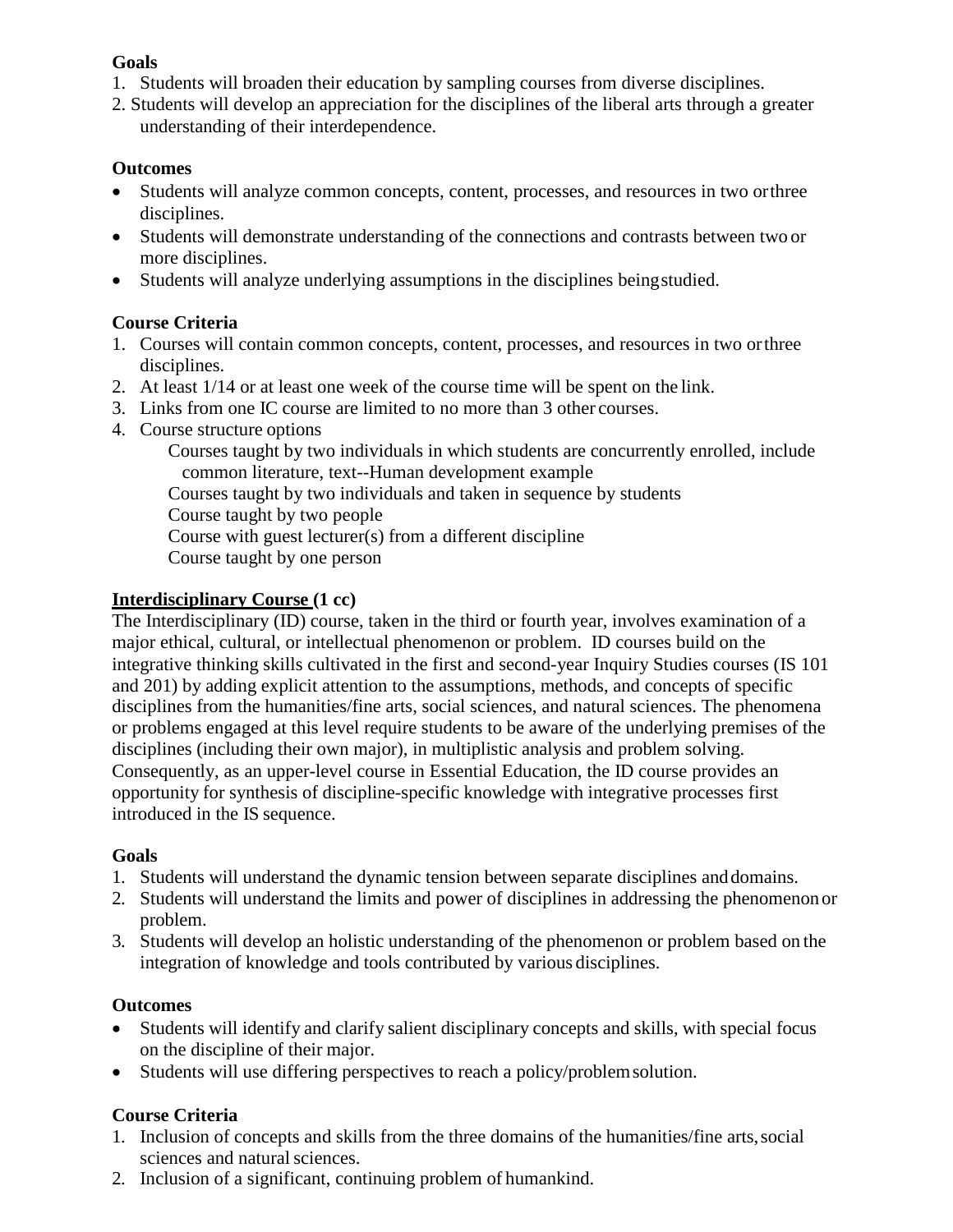3. IS 201 Living in a Diverse World is a prerequisite.

#### **Capstone (0.5-1 cc)**

The capstone is the culminating Essential Education course for Wartburg students. It is a specific senior-level course which integrates the goals of the Wartburg Plan of Essential Education and the content of the academic discipline or area of major. To this end, students in the capstone will address values and ethics in the context of the philosophical, historical, and applied dimensions of an academic area.

#### **Student Learning Outcome**

1. Students will demonstrate an understanding of the ethical considerations of their academic discipline through a summative assignment (paper, in-class essay, presentation, project, poster, etc.).

### **TOTAL: 14.5-15 cc**

### **Cultural Competence Across the Curriculum (CCAC)**

The Wartburg community is committed to creating and maintaining an inclusive environment which recognizes and values diversity. We promote intercultural understanding and informed dialogue in the development of lifelong leadership and service in a global and multicultural society. Diversity concepts and issues are introduced in IS 201 and foreign language courses and are reinforced and expanded in DAC courses.

#### **Student Learning Outcomes**

- 1. Students will articulate, using terms and concepts specific to the course, the broad and various ways in which they are shaped by a diversity of cultural elements (through a paper, reflection, presentation, performance, poster, etc.) (CLO#6)
- 2. Students will demonstrate basic cultural competence skills (i.e., awareness of the nonuniversality of cultural patterns and assumptions; and use of language and approaches that are respectful and inclusive) through a summative assignment (paper, in-class essay, presentation, project, poster, etc.) (CLO#6)

### **Course Criteria**

- 1. The course is consistent with the CCAC student learning outcomes.
- 2. The course may incorporate either a broad global perspective on some issue or may examine more closely a specific culture orsubculture.
- 3. The course includes significant reflection on interculturalissues.
- 4. The course may be taught in English or a foreign language (in addition to the foreign language requirement).

### **Written and Oral Communication Across the Curriculum**

Wartburg College believes that thinking logically and expressing oneself persuasively in both writing and speaking is crucial to effective learning, citizenship, and professional life. The two Verbal Reasoning courses provide a foundation for students' continued work in written and oral communication across the curriculum.

#### **Writing Across the Curriculum (WAC)**

During their first and second years, students take EN 112 and the writing intensive IS courses. During their third and fourth years, students take two additional writing intensive courses, one of which should be in their major(s).

#### **Student Learning Outcomes**

1. Students will write in a manner appropriate for academics and the professions: grammatically and effectively (CLO#5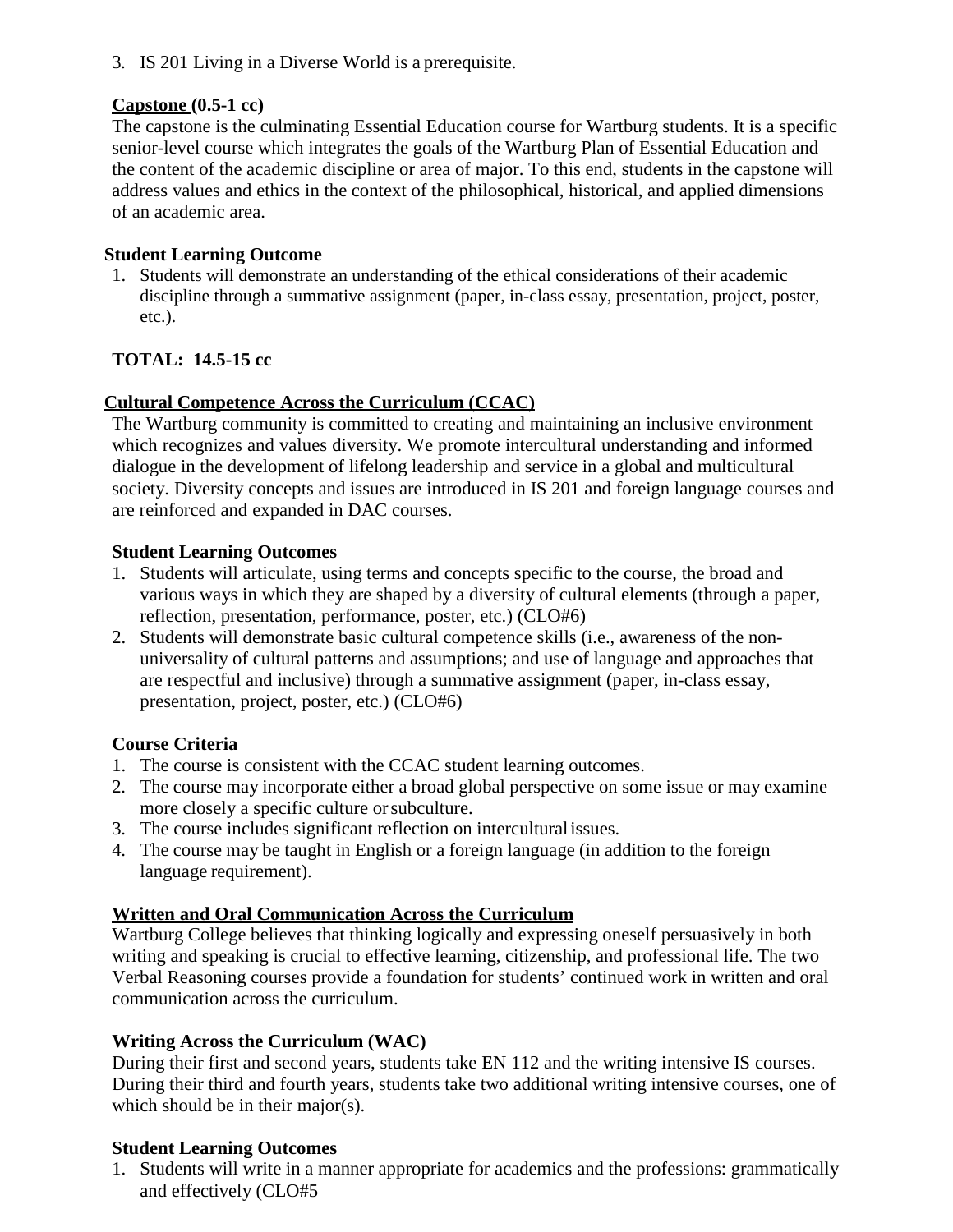### **Course Criteria**

- 1. Course requires at least 20 pages or 5,000 words of written work
- 2. At least 40 percent of the course grade is based on evaluation of writingwork.
- 3. The instructor must intervene in the writing process to draw attention to ideas or problems as they are developed through writing and/or to emphasize the importance of writing and style for a specific discipline.
- 4. Section size for writing intensive courses is normally 25 students.

# **Oral Communication Across the Curriculum**

During their first year, students take the .5 cc Oral Communication course. Skills developed in this course are reinforced and extended in projects and assignments in courses in the majors. Instructional design, feedback, and interventions will be used to continuously improve these skills.

### **Student Learning Outcomes**

- 1. Students will use a clear organizational framework (CLO#2 & 5)
- 2. Students will construct clear and logical arguments devoid of fallacious reasoning (CLO#2 & 5)
- 3. Students will research and use sound evidentiary support (CLO#2  $\&$  5)
- 4. Students will effectively construct and use presentational aids (CLO#2 & 5)
- 5. Students will use effective delivery styles (CLO#2 & 5)

### **Information Literacy**

Information literacy skills are introduced, practiced, and reinforced within the Plan in English 112, IS 101, RE 100, IS 201, and Scientific Reasoning. In addition, students will continue to develop discipline-specific information literacy skills with increasing sophistication throughout the major as part of projects and assignments embedded in required courses.

# **Student Learning Outcome**

- 1. Students will strategically find information appropriate to their learning tasks (CLO#1  $& 2)$
- 2. Students will perceptively evaluate and choose information appropriate to their learning tasks (CLO#1 & 2)
- 3. Students will effectively and ethically use information appropriate to their learning tasks  $(CLO#1 \& 2)$